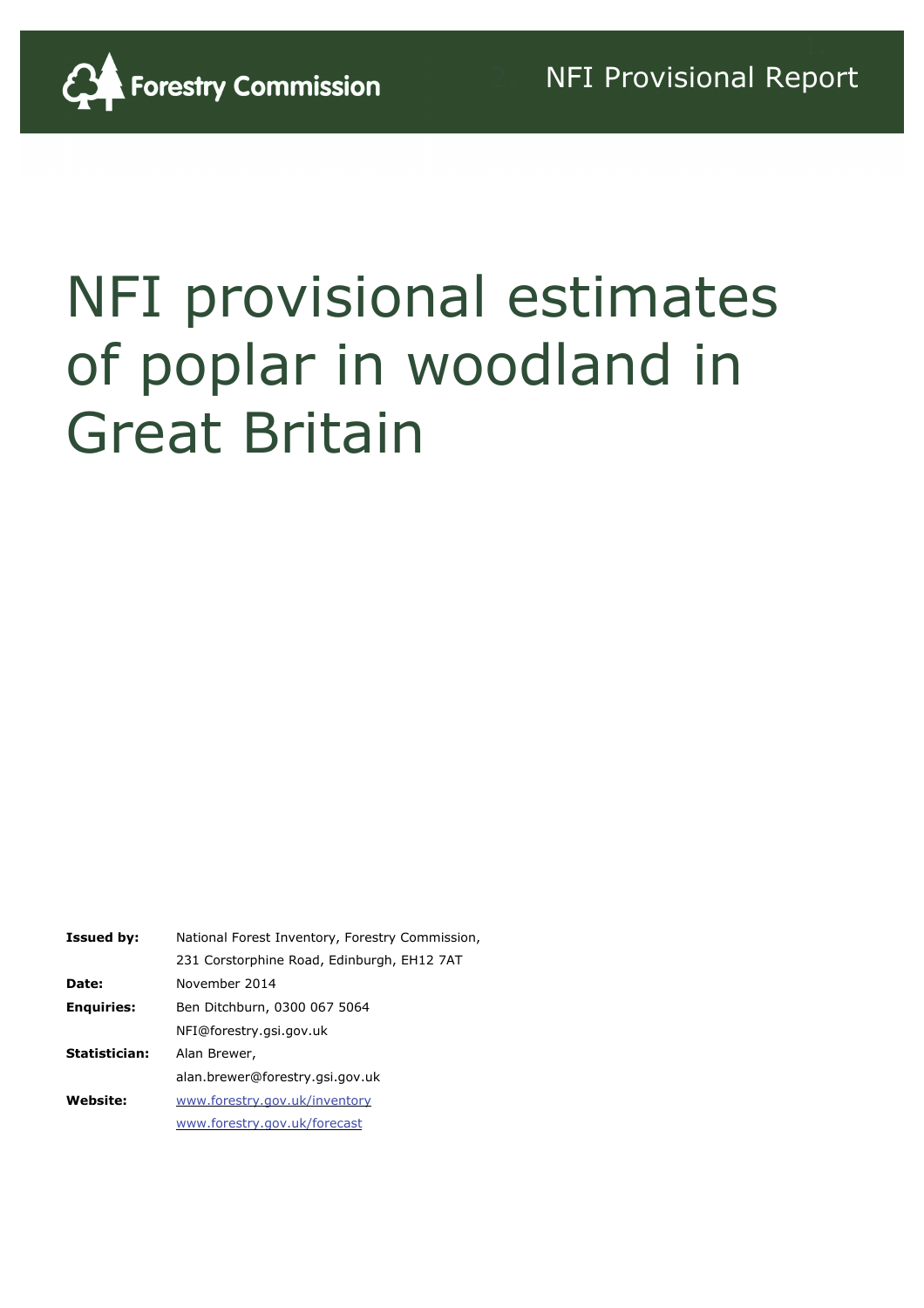### Summary

This report provides estimates for the stocked area and age class structure of poplar in Great Britain. These estimates are a subset of those published as part of the 2012 stocked area estimates presented in the National Forest Inventory (NFI) *50-year forecast of hardwood timber availability* (2014) report. NFI reports are published at [www.forestry.gov.uk/inventory](http://www.forestry.gov.uk/inventory).

The estimates provided in this report are provisional in nature.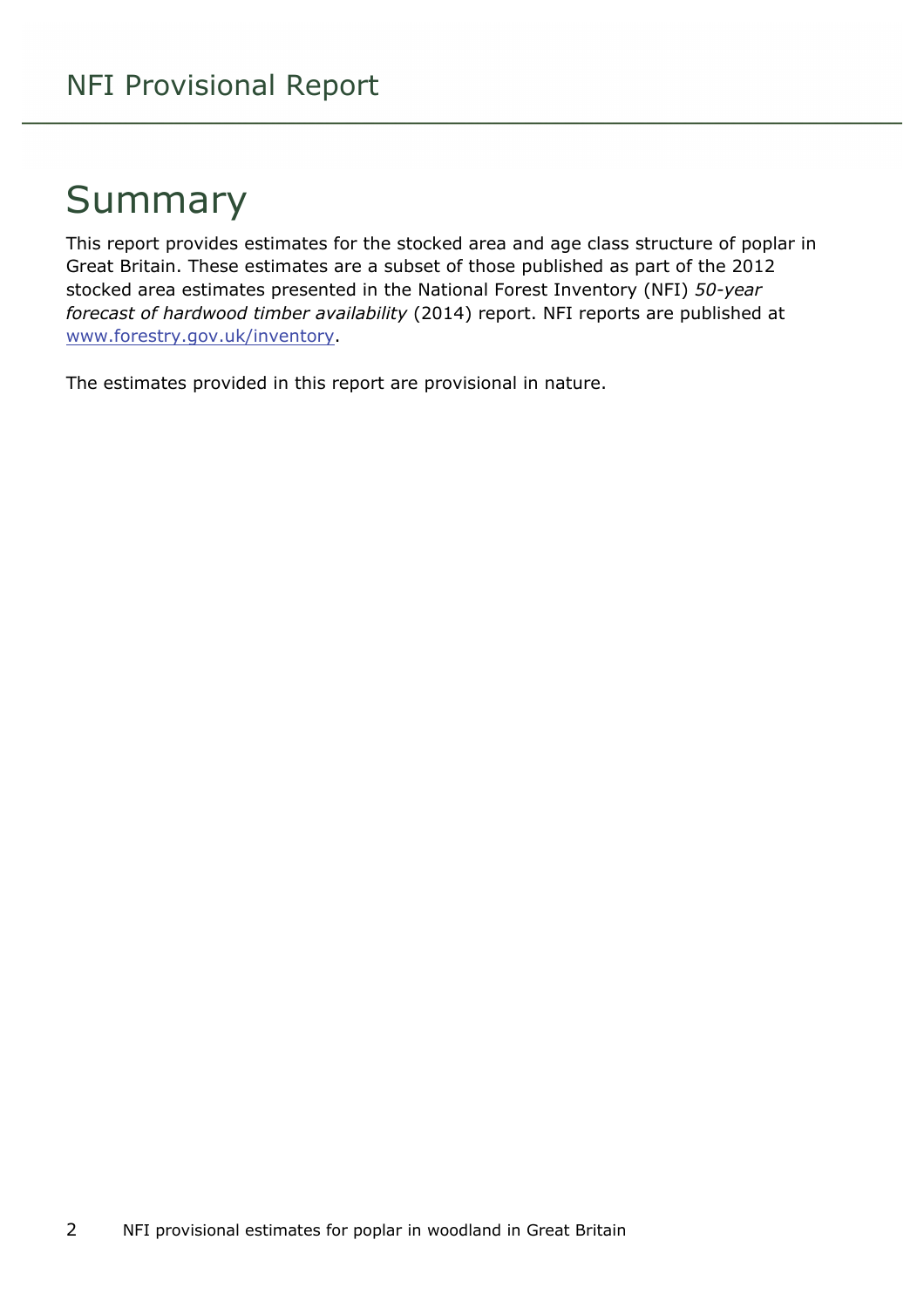#### NFI Provisional Report

### **Contents**

#### Maps

|--|--|--|--|

#### **Tables**

| <b>Table 1</b> Poplar species recognised by the NFI field sampling protocol5 |  |
|------------------------------------------------------------------------------|--|
|                                                                              |  |
|                                                                              |  |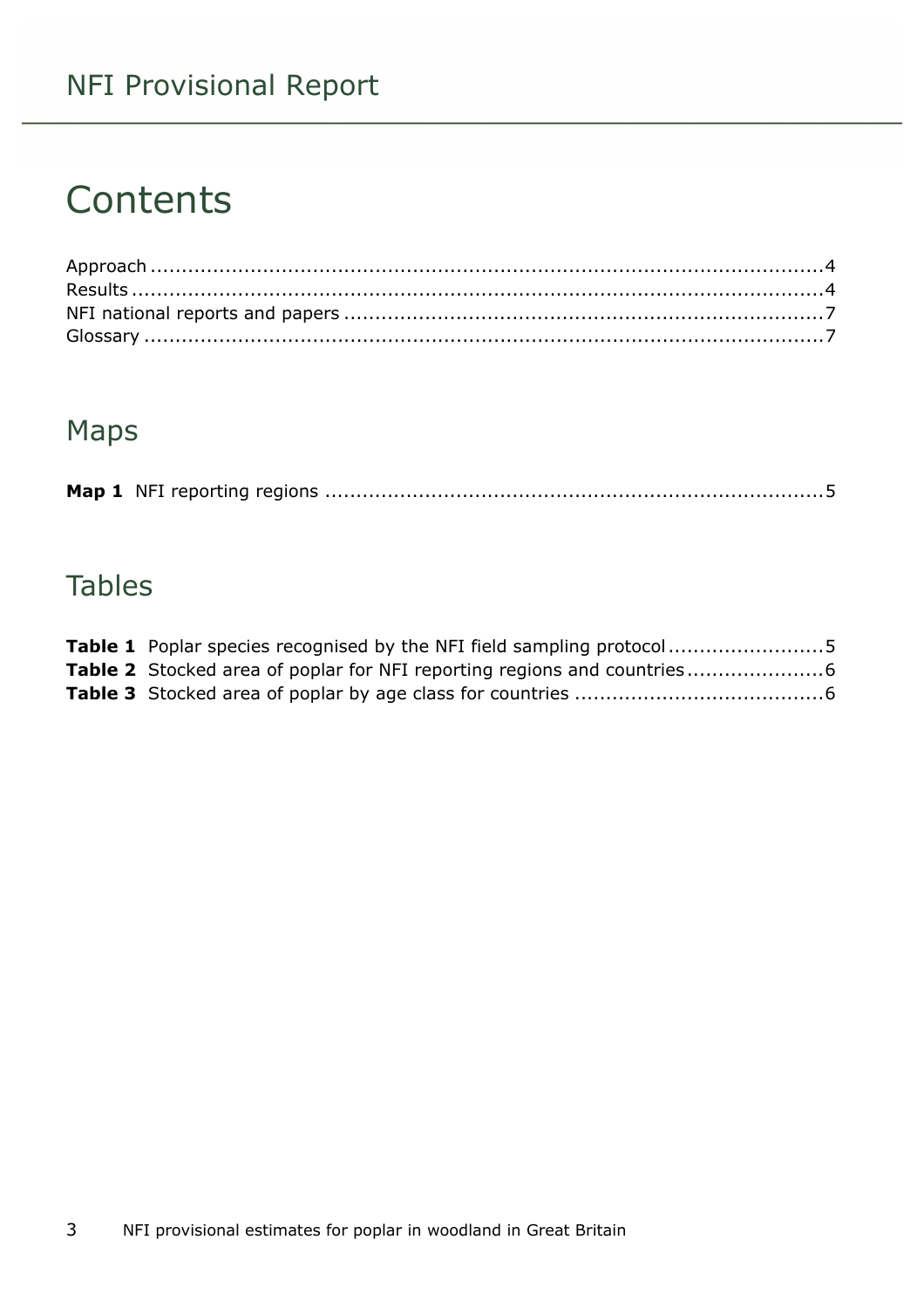## <span id="page-3-0"></span>Approach

The approach taken in the derivation of these results and to be used in their interpretation is described in the full suite of forecast reports which can be found at [www.forestry.gov.uk/forecast](http://www.forestry.gov.uk/forecast). Refer to the *Standing timber volume in coniferous trees in Britain* (2012) and the *NFI preliminary estimates of quantities of broadleaved species in British Woodlands with special focus on ash* (2012) reports for a description of the underlying methodologies and interpretation, and also for the wider GB context.

The estimates reported here are based upon field samples assessed between October 2009 and August 2013, the results of which have been subjected to rigorous data quality assurance procedures. These field samples constitute approximately two thirds of the sites to be sampled within the first cycle of NFI field sampling. As a consequence, the estimates in this report are classified as provisional.

### <span id="page-3-1"></span>Results

The results presented in this report are estimates of stocked area of poplar at 31 March 2012. The estimates have not been broken down by the ownership categories as in the main suite of NFI reports due to the relatively small area of poplar within Britain's woodlands. Furthermore, the estimates have been derived solely from information collected in the NFI field survey which covers all woodland in GB that is more than 0.5ha in size irrespective of whether publicly or privately owned and managed. A fuller description of this data source and how it is used in the production of estimates, including sampling standard errors attached to the estimates, is provided in the earlier published documents.

**Map 1** shows the NFI reporting regions and the countries within GB.

**Table 1** shows the poplar species recognised under the NFI field sampling protocol and the grouping used in this report.

Estimates are provided of stocked area of poplar at 31 March 2012 for the NFI reporting regions, countries and GB (**Table 2**) and for age classes (**Table 3**). Age class breakdowns are not provided for individual NFI reporting regions since, in general, the sample size is too small to provide reliable estimates at this scale.

The values in the tables have been independently rounded, so may not add to the totals shown. Sampling standard errors (SE) attached to the estimates are expressed in relative terms (%) to the right of the relevant estimate.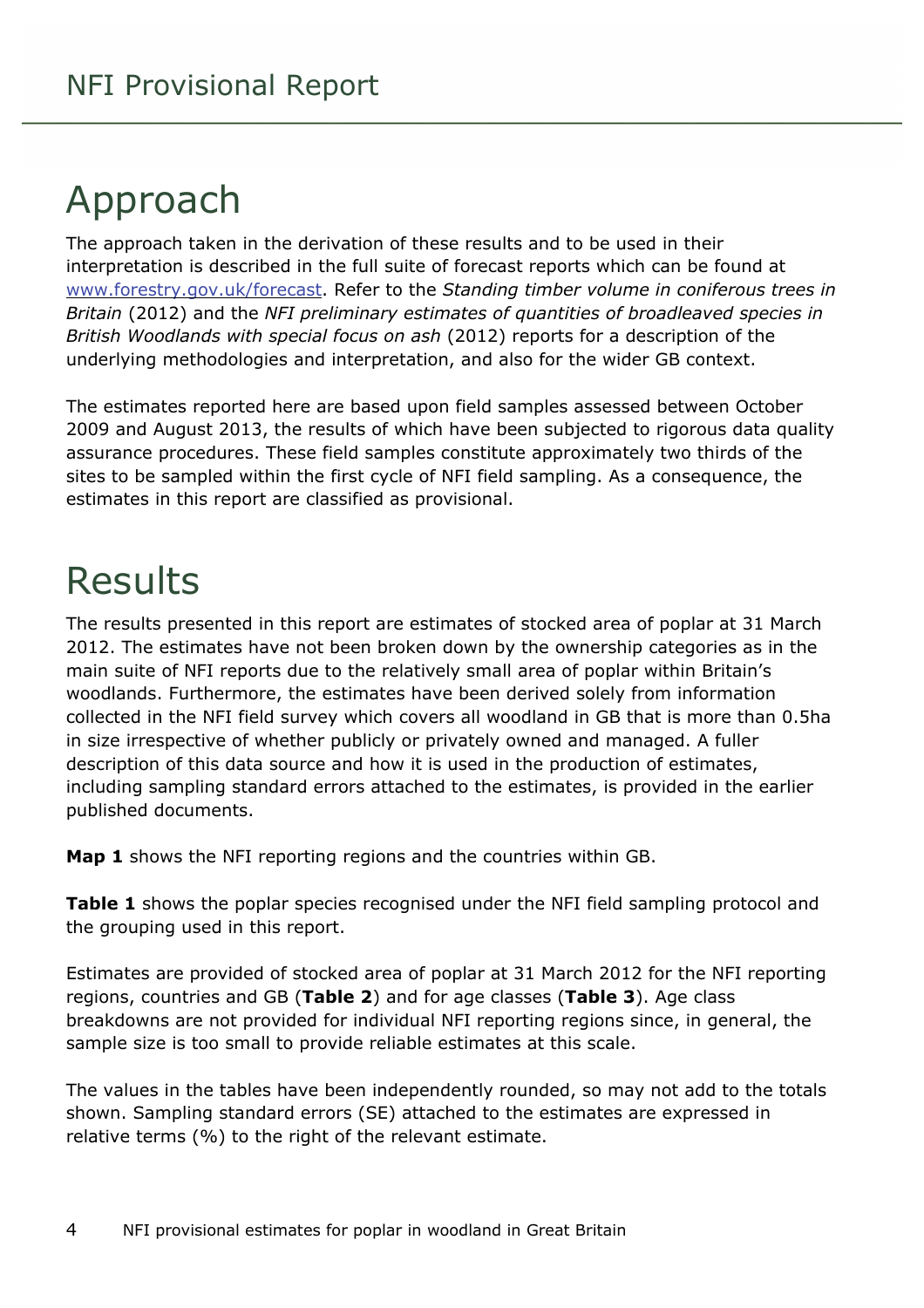#### NFI Provisional Report

<span id="page-4-0"></span>

<span id="page-4-1"></span>**Table 1** Poplar species recognised by the NFI field sampling protocol

| Common name<br>Group    |               | Botanical name               |  |  |
|-------------------------|---------------|------------------------------|--|--|
| Poplar<br>Hybrid poplar |               | Populus serotina/trichocarpa |  |  |
| Other poplars           | Aspen         | Populus tremula              |  |  |
|                         | Black poplar  | Populus nigra                |  |  |
|                         | Grey poplar   | Populus canescens            |  |  |
|                         | White poplar  | Populus alba                 |  |  |
|                         | Other poplars | Populus spp.                 |  |  |

5 NFI provisional estimates for poplar in woodland in Great Britain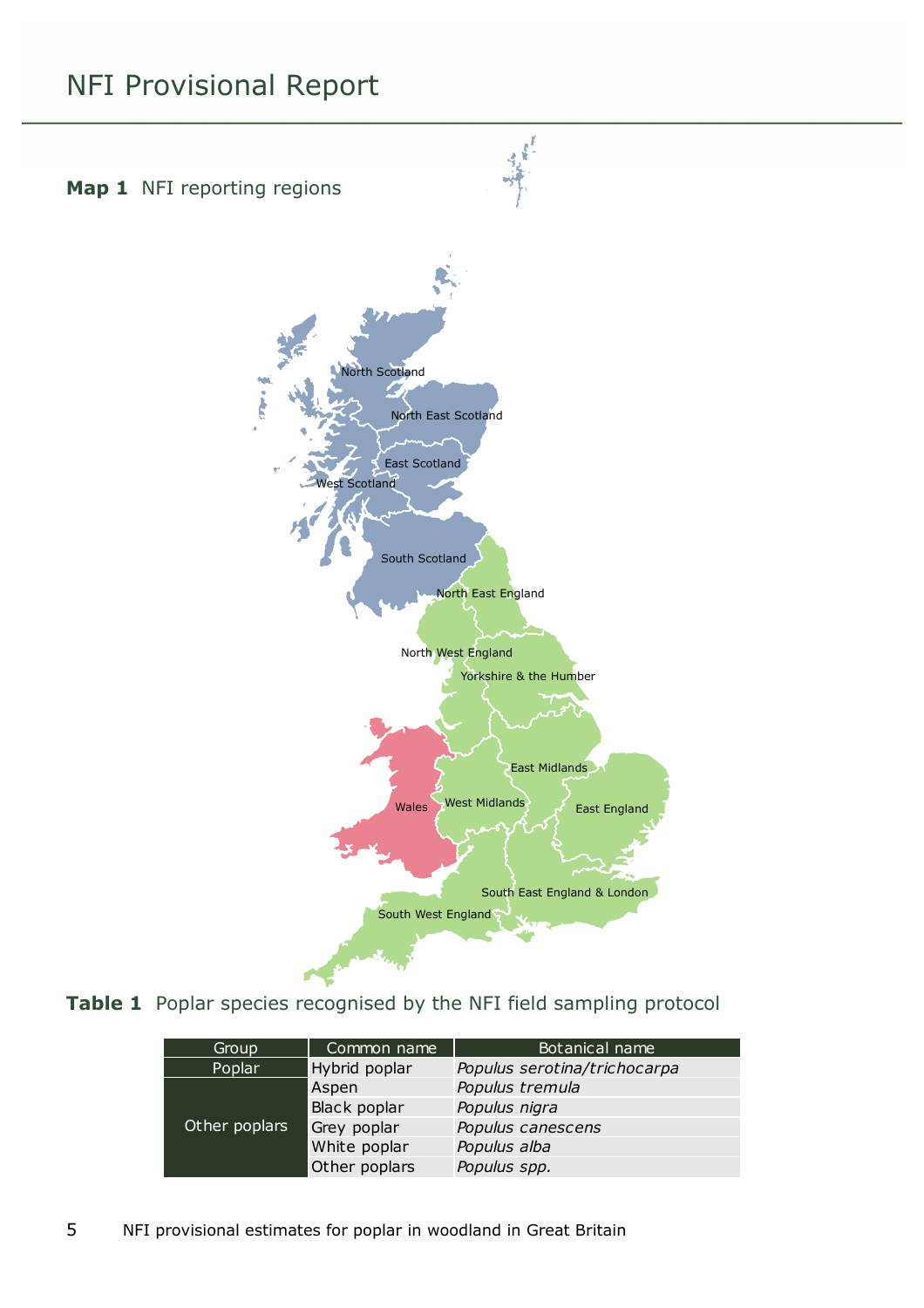<span id="page-5-0"></span>

|  |  | Table 2 Stocked area of poplar for NFI reporting regions and countries |  |
|--|--|------------------------------------------------------------------------|--|
|  |  |                                                                        |  |

| Country / region              | Poplar      |     | Other poplars |     | Total poplars |     |
|-------------------------------|-------------|-----|---------------|-----|---------------|-----|
|                               | area (ha)   | SE% | area (ha)     | SE% | area (ha)     | SE% |
| <b>England</b>                | 3,291       | 23  | 8,000         | 11  | 11,291        | 10  |
| North West England            | 10          | 90  | 233           | 42  | 243           | 41  |
| North East England            | 8           | 98  | 38            | 77  | 46            | 66  |
| Yorkshire and the Humber      | 28          | 72  | 528           | 35  | 556           | 33  |
| <b>East Midlands</b>          | 476         | 67  | 949           | 37  | 1,425         | 33  |
| East England                  | 503         | 62  | 1,368         | 30  | 1,871         | 28  |
| South East England and London | 1,116       | 32  | 2,926         | 17  | 4,042         | 15  |
| South West England            | 323         | 49  | 1,025         | 36  | 1,349         | 30  |
| <b>West Midlands</b>          | 827         | 58  | 932           | 36  | 1,759         | 33  |
| <b>Scotland</b>               | 117         | 18  | 1,613         | 38  | 1,731         | 35  |
| North Scotland                | $\Omega$    |     | 83            | 66  | 83            | 66  |
| North East Scotland           | 94          | 17  | 724           | 73  | 818           | 64  |
| <b>East Scotland</b>          | $\mathbf 0$ |     | 32            | 53  | 32            | 53  |
| South Scotland                | 23          | 63  | 747           | 41  | 770           | 40  |
| <b>West Scotland</b>          | 0           |     | 27            | 54  | 27            | 54  |
| <b>Wales</b>                  | 10          | 86  | 603           | 47  | 614           | 47  |
| <b>Great Britain</b>          | 3,419       | 22  | 10,217        | 11  | 13,635        | 10  |

#### <span id="page-5-1"></span>**Table 3** Stocked area of poplar by age class for countries

|                      | Poplar    |     | Age class 0-20 |                          | Age class 21-40 |     |
|----------------------|-----------|-----|----------------|--------------------------|-----------------|-----|
| Country / region     | area (ha) | SE% | area (ha)      | SE%                      | area (ha)       | SE% |
| England              | 3,291     | 23  | 103            | 67                       | 631             | 53  |
| Scotland             | 117       | 18  | 22             | 51                       | 13              | 89  |
| Wales                | 10        | 86  | 0              | $\overline{\phantom{0}}$ |                 | 86  |
| <b>Great Britain</b> | 3,419     | 22  | 125            | 56                       | 645             | 52  |

|                      | Age class 41-60 |     | Age class 61-80 |     | Age class 81-100 |     |
|----------------------|-----------------|-----|-----------------|-----|------------------|-----|
| Country / region     | area (ha)       | SE% | area (ha)       | SE% | area (ha)        | SE% |
| England              | 1,099           | 46  | 1,271           | 35  | 188              | 68  |
| Scotland             | 83              | 17  | 0               |     |                  |     |
| <b>Wales</b>         | 9               | 86  | 0               |     |                  |     |
| <b>Great Britain</b> | 1,191           | 42  | 1,271           | 35  | 188              | 68  |